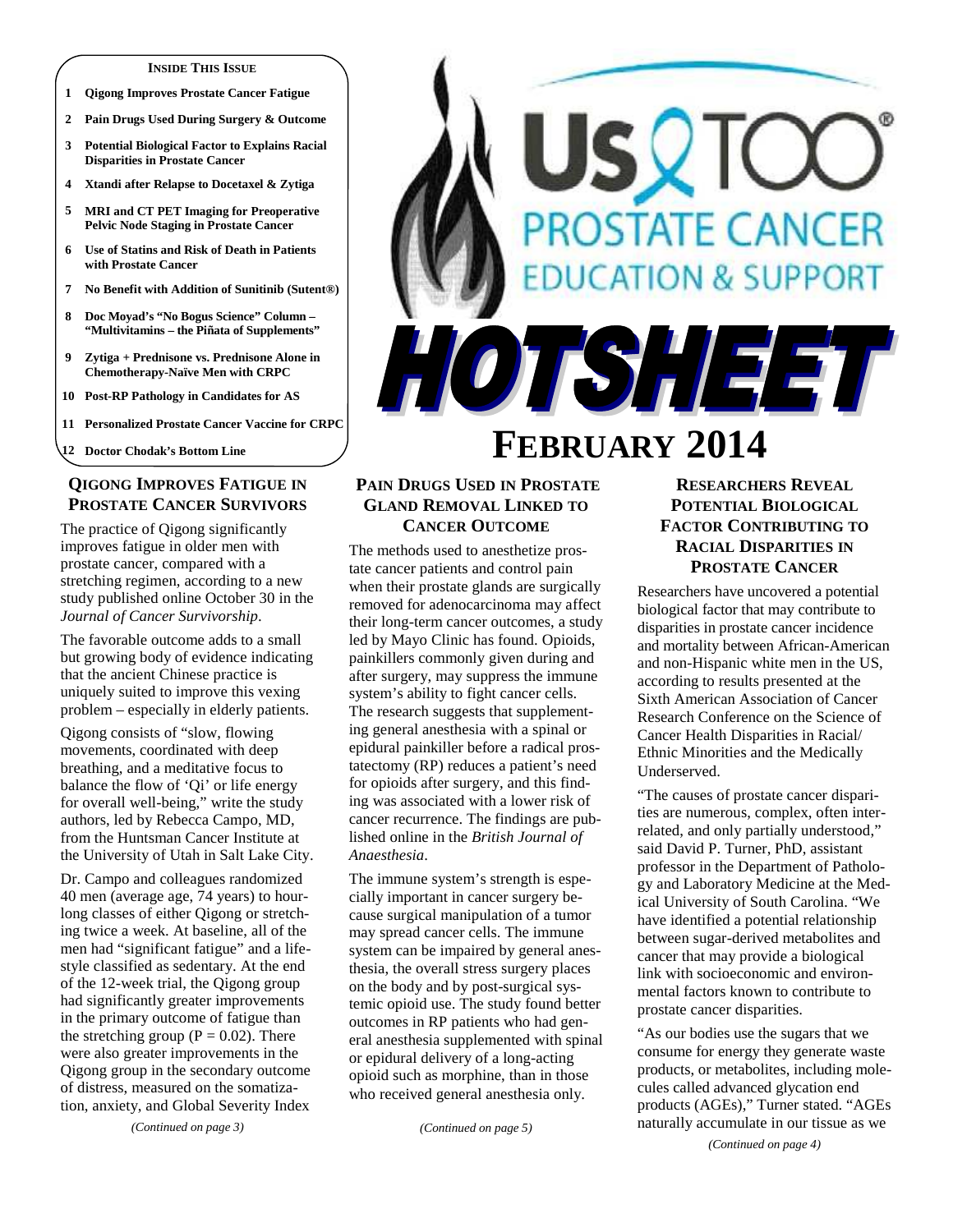

# **AND PEOPLE LIKE YOU!**

ITEMS CONTAINED IN US TOO PUBLICATIONS ARE OBTAINED FROM VARIOUS NEWS SOURCES AND EDITED FOR INCLUSION. WHERE AVAILABLE, A POINT-OF-CONTACT IS PROVIDED. REFERENCES TO PERSONS, COMPANIES, PRODUCTS OR SERVICES ARE PROVIDED FOR INFORMATION ONLY AND ARE NOT ENDORSEMENTS. READERS SHOULD CONDUCT THEIR OWN RESEARCH INTO ANY PERSON, COMPA-NY, PRODUCT OR SERVICE, AND CONSULT WITH THEIR LOVED ONES AND PERSONAL PHYSICIAN BEFORE DECIDING ON ANY COURSE OF ACTION. THE INFORMATION AND OPINIONS EXPRESSED IN THIS PUBLICATION ARE NOT RECOMMENDATIONS FOR ANY MEDICAL TREATMENT, PRODUCT SER-VICE OR COURSE OF ACTION BY US TOO INTER-NATIONAL, INC., ITS OFFICERS AND DIRECTORS, OR THE EDITORS OF THIS PUBLICATION. FOR MEDI-CAL, LEGAL OR OTHER ADVICE, PLEASE CONSULT PROFESSIONAL(S) OF YOUR CHOICE.

*HOTSHEET* EDITORIAL TEAM: JON MCDERMED, PHARMD ROB PROTZ, MS TOM KIRK JACKIE KONIECZKA CHUCK STRAND

US TOO INTERNATIONAL STAFF: TOM KIRK, PRESIDENT AND CEO JACKIE KONIECZKA, OFFICE MANAGER TERRI GIBBONS LIKOWSKI, CHAPTER SERVICES MANAGER, PHONE 1-877-978-7866 (TOLL-FREE) JOHN LUPTON, DIRECTOR OF DEVELOPMENT CHUCK STRAND, DIRECTOR OF MARKETING AND COMMUNICATIONS

#### US TOO BOARD OF DIRECTORS:

*EXECUTIVE COMMITTEE/OFFICERS* JIM RIEDER, CHAIRMAN JEFF MILLS, VICE CHAIRMAN TODD AHRENS, TREASURER BILL SEIDEL, SECRETARY *DIRECTORS:*  FRED ALLEN TOM CVIKOTA JERRY DEANS JIM HAMMACK, DDS JERRY HARDY KEITH HOFFMAN DAVID LUBAROFF, PHD JIM NADDEO DEXTER C. RUMSEY III TOM KIRK, PRESIDENT AND CEO US TOO INTERNATIONAL, INC. IS INCORPORATED IN THE STATE OF ILLINOIS AND RECOGNIZED AS A 501(C)(3) NOT-FOR-PROFIT CHARITABLE CORPORATION

#### **DONATIONS / GIFTS TO US TOO ARE TAX DEDUCTIBLE**

2720 S. RIVER RD., STE 112, DES PLAINES, IL 60018 PHONE: (630) 795-1002 / FAX: (630) 795-1602

**WEBSITE: WWW.USTOO.ORG** COPYRIGHT 2014, US TOO INTERNATIONAL, INC.

# **CLINICAL ACTIVITY AND TOLER-ABILITY OF ENZALUTAMIDE IN PATIENTS WITH METASTATIC, CASTRATION-RESISTANT PROS-TATE CANCER WHO PROGRESS AFTER DOCETAXEL AND ABIRATERONE TREATMENT**

Badrising S, et al

#### **Cancer 30 December 2013; Epub**

**Background:** Enzalutamide (Enz) and abiraterone acetate (AA) are hormone treatments proven to have a survival advantage in patients with metastatic, castration-resistant prostate cancer (mCRPC) who previously received docetaxel (Doc). Recently, limited activity of AA after Enz and of Enz after AA was demonstrated in small cohort studies. Here, the authors present the activity and tolerability of Enz in patients who previously received AA and Doc in the largest cohort to date.

**Methods:** The efficacy and tolerability of Enz were investigated in men with progressive, mCRPC who previously received Doc and AA. Toxicity, progression-free survival (PFS), time to prostate-specific antigen (PSA) progression, and overall survival (OS) were retrospectively evaluated.

**Results:** Sixty-one patients were included in the analysis. The median age was 69 years (interquartile range [IQR], 64-74 years), 57 patients (93%) had an Eastern Cooperative Oncology Group performance status from 0 to 2, 48 patients (79%) had bone metastases, 33 patients (54%) had lymph node metastases, and 13 patients (21%) had visceral metastases. The median duration of Enz treatment was 14.9 weeks (IQR, 11.1-20.0 weeks), and 13 patients (21%) had a maximum PSA decline ≥50%. The median PFS was 12.0 weeks (95% confidence interval [CI], 11.1-16.0 weeks), the median time to PSA progression was 17.4 weeks (95% CI,  $>16.0$  weeks), and the median OS was 31.6 weeks (95% CI, >28.7 weeks). Enz was well tolerated, and fatigue and musculoskeletal pain were the most frequent grade ≥2 adverse events. The PSA response to Doc and AA did not predict the PSA response to Enz.

**Conclusions:** Enz has modest clinical activity in patients with mCRPC who previously received Doc and AA. PSA response to Doc and AA does not predict for PSA response to Enz.

**PROSPECTIVE COMPARISON OF COMPUTED TOMOGRAPHY, DIF-FUSION-WEIGHTED MAGNETIC RESONANCE IMAGING AND [11C] CHOLINE PET/CT FOR PREOPER-ATIVE LYMPH NODE STAGING IN PROSTATE CANCER PATIENTS**

Heck M, Souvatzoglou M, Retz M, et al

#### **Eur J Nucl Med Mol Imaging 3 December 2013; Epub**

**Purpose:** The aim of this study was to prospectively compare diffusionweighted magnetic resonance imaging (DWI) and [11C]choline PET/CT with computed tomography (CT) for preoperative lymph node (LN) staging in prostate cancer (PCa) patients.

**Methods:** Between June 2010 and May 2012, CT, DWI and [11C]choline PET/ CT were performed preoperatively in 33 intermediate- and high-risk PCa patients undergoing radical prostatectomy (RP) and extended pelvic lymph node dissection (ePLND) including obturator fossa and internal, external and common iliac fields. Patient- and field-based performance characteristics for all three imaging techniques based on histopathological results are reported. Imaging techniques were compared by means of the area under the curve (AUC).

**Results:** LN metastases were detected in 92/1,012 (9 %) LNs from 14/33 (42%) patients. On patient-based analysis, sensitivity, specificity and accuracy for CT were 57, 68 and 64%, respectively, for DWI were 57, 79 and 70%, respectively, and for [11C]choline PET/ CT were 57, 90 and 76%, respectively. On field-based analysis, these numbers for CT were 47, 94 and 88%, respectively, for DWI were 56, 97 and 92%, respectively, and for [11C]choline PET/ CT were 62, 96 and 92%, respectively. Neither DWI nor [11C]choline PET/CT performed significantly better than CT on pairwise comparison of patient- and field-based results.

**Conclusion:** All three imaging techniques exhibit a rather low sensitivity with less than two-thirds of LN metastases being detected on patient- and fieldbased analysis. Overall diagnostic efficacy did not differ significantly between techniques, whereas distinct performance characteristics, especially patient-based specificity, were best for [11C]choline PET/CT followed by DWI and CT.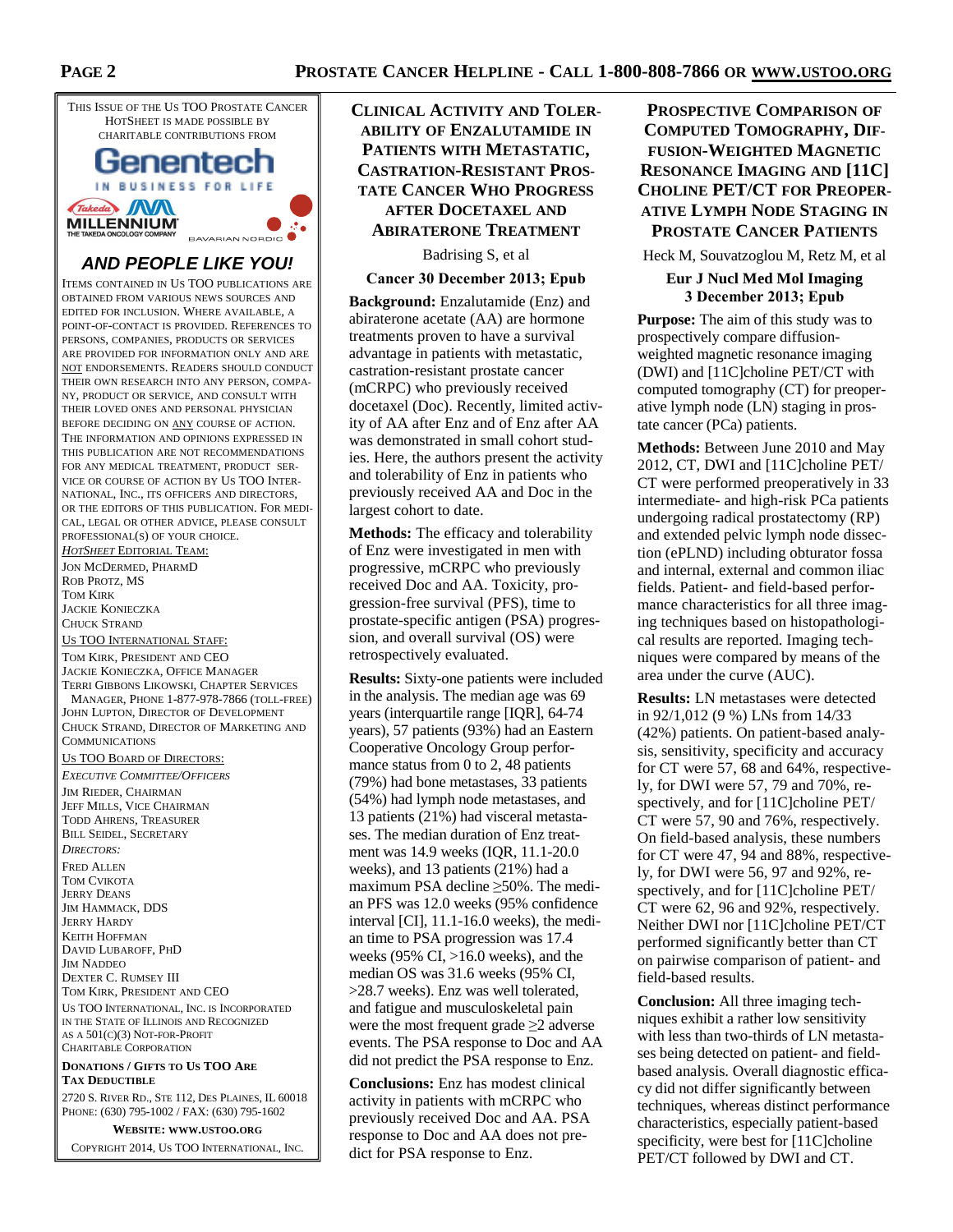## **QIGONG REDUCES FATIGUE**

*(Continued from page 1)* 

subscales of the Brief Symptom Inventory 18 ( $P \le 0.05$  for all).

This study is the first to assess Qigong for fatigue in older prostate cancer survivors, the authors note. The results are "consistent" with results from previous studies indicating that the practice improves fatigue in breast cancer patients and a variety of other types of cancer survivors, they report.

"Cancer patients are very, very good candidates for Qigong," according to Olga Gonzalez, MSTOM, LAc, an acupuncturist in private practice in New York City, who was not involved in the study. She is also a certified teacher of Wild Goose Qigong, a particularly ancient form of the practice that has roots in Taoism.

"Qigong is one of the branches of Chinese medicine and is considered to be as healing as acupuncture," she stated in an interview. Qigong can be practiced from a seated or standing position, she explained. "No matter what your ability is, you can start." When Qi increases and/or flows, blood flow is generated, which helps blood deficiencies and blood stagnation, both of which contribute to fatigue, insomnia, irritability, dry skin, hair loss and thinning, headache, and other symptoms in cancer patients, she said.

Gonzalez explained that, ideally, Qigong should be practiced outdoors. If practicing indoors, windows should be open to enhance the flow of Qi from nature. The practice provides a connection to one's self, one's community, and nature. "It's all one," said Gonzalez. "Nature will regenerate itself, if given a chance. It's the same thing with the body."

A large proportion (69%) of the Qigong group had a "minimally important" difference in fatigue (at least 3 points), whereas only 31% of those in the stretching group did, the authors report. In other words, meaningful improvement in the Qigong group was seen in most of the men.

This study is distinguished from other studies of Qigong in cancer patients because it had an active control group, the authors point out. The structure of

## **USE OF STATINS AND THE RISK OF DEATH IN PATIENTS WITH PROSTATE CANCER**

Yu O, Eberg M, Benayoun S, et al

#### **J Clin Oncol 32: 5–11, 2014**

**Purpose:** To determine whether the use of statins after prostate cancer diagnosis is associated with a decreased risk of cancer-related mortality and all-cause mortality and to assess whether this association is modified by prediagnostic use of statins.

**Patients and methods:** A cohort of 11,772 men newly diagnosed with nonmetastatic prostate cancer between April 1, 1998, and December 31, 2009, followed until October 1, 2012, was identified using a large population-based electronic database from the United Kingdom. Time-dependent Cox proportional hazards models were used to estimate adjusted hazard ratios (HRs) with 95% CIs of mortality outcomes associated with postdiagnostic use of statins, lagged by one year to account for latency considerations and to minimize reverse causality, and considering effect modification by prediagnostic use of statins.

**Results:** During a mean follow-up time of 4.4 years (standard deviation, 2.9 years), 3,499 deaths occurred, including 1,791 from prostate cancer. Postdiagnostic use of statins was associated with a decreased risk of prostate cancer mortality (HR, 0.76; 95% CI, 0.66 to 0.88) and all-cause mortality (HR, 0.86; 95% CI, 0.78 to 0.95). These decreased risks of prostate cancer mortality and allcause mortality were more pronounced in patients who also used statins before diagnosis (HR, 0.55; 95% CI, 0.41 to 0.74; and HR, 0.66; 95% CI, 0.53 to 0.81, respectively), with weaker effects in patients who initiated the treatment only after diagnosis (HR, 0.82; 95% CI, 0.71 to 0.96; and HR, 0.91; 95% CI, 0.82 to 1.01, respectively).

**Conclusion:** Overall, the use of statins after diagnosis was associated with a decreased risk in prostate cancer mortality. However, this effect was stronger in patients who also used statins before diagnosis.

# **NO OVERALL SURVIVAL BENEFIT WITH ADDITION OF SUNITINIB TO PREDNISONE IN METASTATIC CASTRATION-RESISTANT PROSTATE CANCER**

In a phase III trial reported in the *Journal of Clinical Oncology*, Michaelson et al assessed the addition of the antiangiogenesis agent sunitinib (Sutent®) to prednisone in patients with progressive metastatic castration-resistant prostate cancer (mCRPC) after docetaxel-based chemotherapy. No significant improvement in overall survival (OS) was observed with the addition of sunitinib.

In this double-blind, placebo-controlled trial, 873 patients were randomly assigned 2:1 to receive prednisone at 5 mg twice daily and either sunitinib at 37.5 mg/d continuously  $(n = 581)$  or placebo  $(n = 285)$ . The primary endpoint was OS. Two interim analyses were planned.

The sunitinib and placebo groups were balanced for age (median, 69 and 68 years), Eastern Cooperative Oncology Group performance status (0 and 1 in 50% and 50% in both), Gleason score (8 –10 in 51% and 45%,  $\leq 6$  in 13% and 15%), disease progression (PSA-only progression in 54% and 50%, radiographic progression in 46% and 50%), prior VEGF inhibitor therapy (2% in both), number of prior systemic therapies (one in 86% in both, two in 10% and 11%), and reason for stopping docetaxel (progression in 91% and 92%, intolerance in 9% and 8%).

The study was stopped early after a second interim analysis indicated that an OS difference between groups was statistically improbable. After median follow-up of 8.7 months, median OS was 13.1 months in the sunitinib group vs 11.8 months in the placebo group (hazard ratio [HR] =  $0.914$ , P =  $0.168$ ). Progression-free survival (PFS) was significantly longer in the sunitinib group (median,  $5.6$  vs 4.1 months, HR = 0.725,  $P < .001$ ). The objective response rate (no complete responses) was 6% vs 2% (odds ratio  $[OR] = 3.56$ , P = 0.040) and the stable disease rate was 26% vs 30%.

Treatment-related adverse events of any grade were more common in the sunitinib group (94% vs 62%), with the most common nonhematologic adverse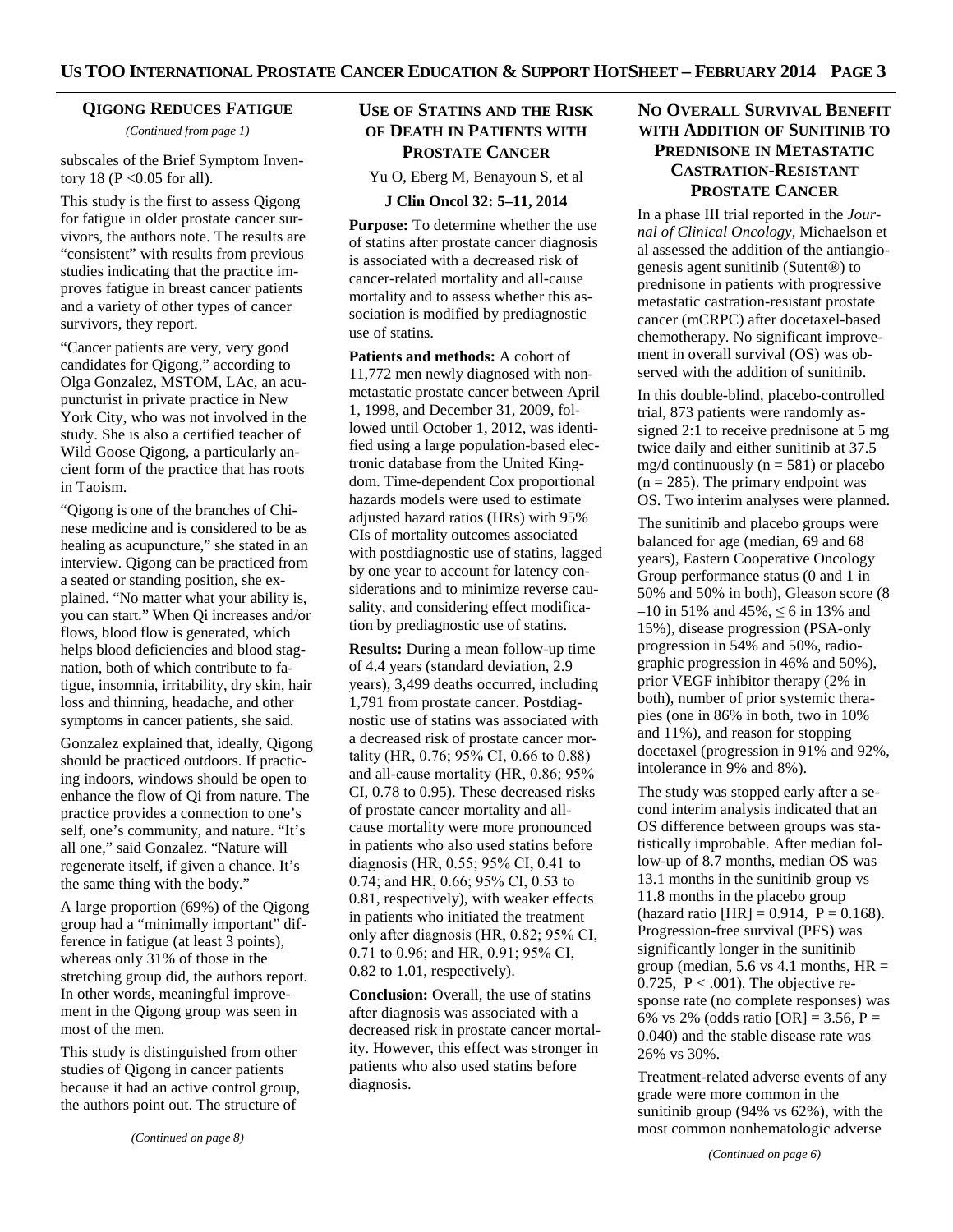## **BIOMARKER MAY EXPLAIN RACIAL DISPARITY**

*(Continued from page 1)* 

grow older, and they have been implicated in diseases associated with aging such as diabetes, heart disease, and Alzheimer's disease. They can also cause increased inflammation and the generation of potentially harmful chemicals known as reaction oxygen species, which both promote cancer.

"Critically, a common source of the AGEs that accumulate in our bodies is the foods we eat, which has significant implications for cancer health disparities and our overall health.

"We found that AGE levels were highest in African-American men with prostate cancer," said Turner. "Because obesity, poor eating habits, and an inactive lifestyle all promote AGE accumulation, and these factors are often more evident in African-Americans, we hypothesize that there is a link between these factors that could help explain why African-American men are more likely to develop prostate cancer and die from the disease."

Turner and colleagues examined circulating and intratumoral AGE levels in 16 African-American and 16 non-Hispanic white men with prostate cancer. They found that AGE levels were higher in serum from cancer patients compared with individuals without cancer. When analyzing AGE levels in prostate tumor samples, levels were highest in tumor samples from African-American men. In addition, AGE levels in prostate tumors correlated with levels of a molecule to which AGEs bind to mediate their effects, called receptor for AGE (RAGE)

"We think that the AGE-RAGE signaling pathway promotes prostate cancer and that increased AGEs accumulation may represent a biological mechanism promoting prostate cancer disparity," said Turner.

Presented at the Sixth American Association of Cancer Research Conference on the Science of Cancer Health Disparities in Racial/Ethnic Minorities and the Medically Underserved, abstract PR10 *Medical News Today, 11 December 2013* 

# **DOC MOYAD'S WHAT WORKS & WHAT IS WORTHLESS COLUMN, ALSO KNOWN AS "NO BOGUS SCIENCE" COLUMN "STEP RIGHT UP & TAKE YOUR BEST SHOT AT A DAILY MULTIVITAMIN – The piñata of dietary supplements?!"**

Mark A. Moyad, MD, MPH, Univ. of Michigan Medical Center, Dept. of Urology

**Editors' note**: Us TOO has invited certain physicians and others to provide information and commentary for the *HotSheet* to enrich its content to empower the reader. This column contains the opinions and thoughts of its author and is not necessarily those of Us TOO International.

#### **Bottom Line:**

Should I take a daily multivitamin? I get only this question 100 times a week and the answer is "yes" more than ever before for me because it may reduce the risk of cancer and cataracts (the 2 big Cs). And, it might correct some minor nutrient deficiencies, but keep in mind that Centrum Silver® (or a children's multivitamin) is one of the cheapest multivitamins in America and has most of the evidence, and taking more than one pill a day is not needed. Oh, and to all the "experts" that claim multivitamins are worthless, please just learn a little more from the research then give me a call, but I won't answer the phone! Hey do you want to know the real piñata of the pill world right now? It is the multivitamin my friends! It is open season on this poor pill with a variety of bone headed "experts" taking a whack at it! Come on and step right up – take your best shot! Wack! Wack! One medical journal that will remain nameless<sup>1</sup> (sorry, no way!) not only published the recent research that showed Centrum Silver does not impact cognition, but also in the same issue on December 23, 2013 allowed an editorial to be published without ANY rebuttal that was scathing and unusually candid about how multivitamins are simply worthless ("stop wasting money…")!

Wow! That was really harsh! However, let me put this into objective perspective without trying to be histrionic. If you really thought a Centrum would impact cognitive function better than placebo within 10 years in healthy older doctors whose average BMI is 25, less than 4% are smokers, less than 9% are diabetics and most of whom doing vigorous exercise weekly and eat five servings of fruits and veggies daily then I have swampland with gold embedded in it that I want to sell you in Ann Arbor, Michigan! It is ridiculous to think this pill could prevent Alzheimer's and most other diseases in perfectly healthy individuals. However,

what was surprising is that this is the same clinical trial that found a modest, but significant reduction in the risk of cancer in those with and without a personal history of cancer when taking this multivitamin compared to placebo, and this was one of the primary endpoints of the study.<sup>2</sup> This is also the same study that found a reduction in the risk of the most common type of cataracts and cataract surgery when taking a multivitamin, and there is adequate research to suggest it could correct some minor nutritional deficiencies (vitamin D, B12, B6, etc...).<sup>3</sup> Otherwise there has not been any other phase-3 like trials of multivitamins in the U.S., or really around the world!

In other words, the folks jumping on the "lets beat up the multivitamin" bandwagon are really acting in an immature, ignorant, silly and non-evidence based fashion. Patients and other health care professionals do not need physicians/ researchers to act like Democrats and Republicans fighting on 2 different television channels but rather they need objectivity and education on what to do with all this mess! The multivitamin chaos was not just created by some members of the supplement industry, but also by some members of my own profession. Ask yourself these questions: Are you willing to pay pennies a day to slightly reduce your risk of cancer and cataracts (the number 1 cause of blindness in the world and one of the most costly annual Medicare procedures) with a pill that has the same side effects as a placebo that does not show any evidence to prevent other diseases right now? If the answer is "yes" then great and if the answer is "no" then that is okay too! My answer is "yes."

#### References:

- 1. Grodstein F, O'Brien, J, Kang J-H, et al. Ann Intern Med 2013;159:806-14.
- 2. Gaziano JM, Sesso HD, Christen WG, et al. JAMA 2012;308:1871-80.
- 3. Christen W, Glynn RJ, Manson JE, et al. Ophthalmology 20 Nov 2013 Epub.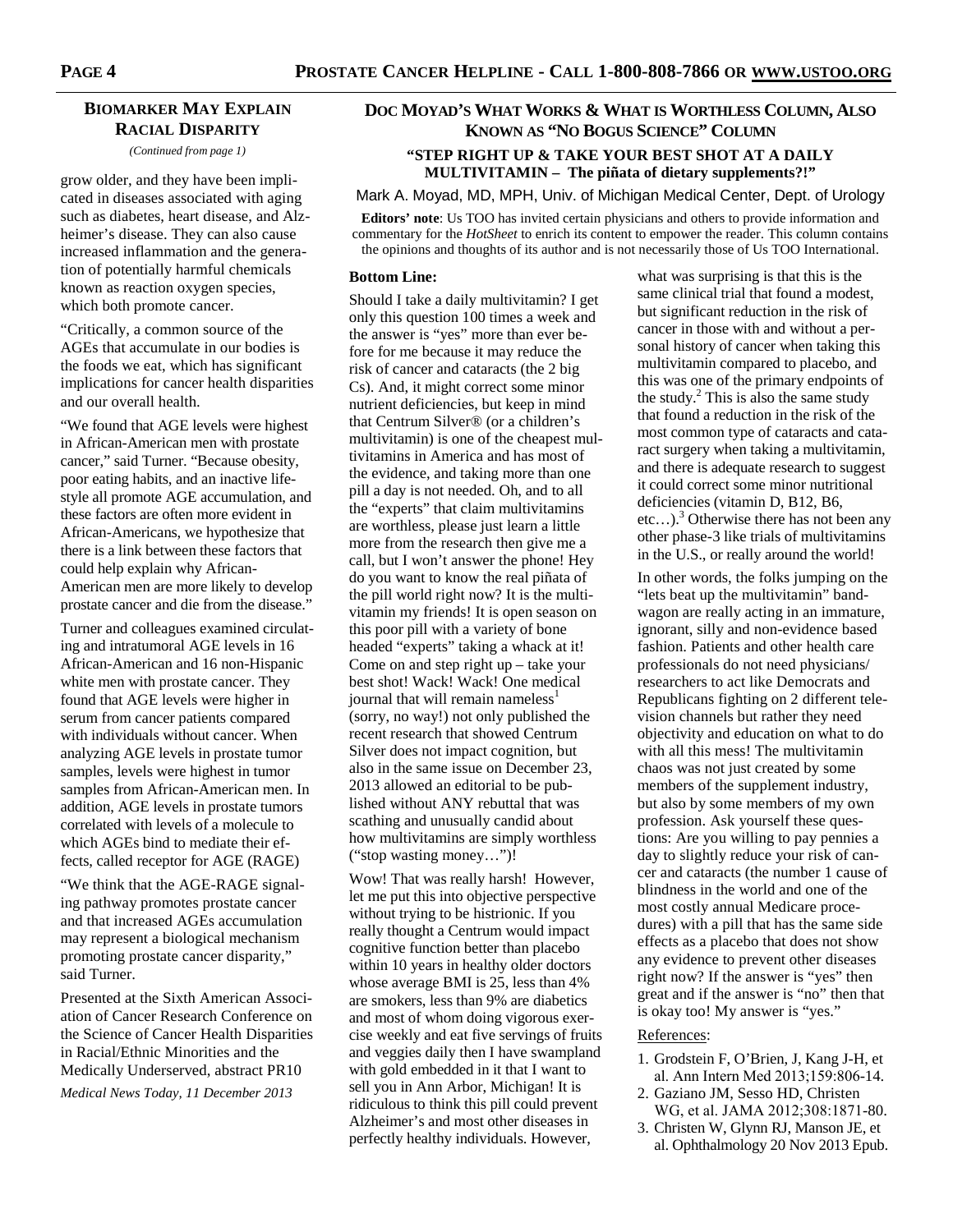# **ABIRATERONE ACETATE PLUS PREDNISONE VERSUS PREDNISONE ALONE IN CHEMOTHERAPY-NAIVE MEN WITH METASTATIC CASTRATION-RESISTANT PROSTATE CANCER:**

**PATIENT-REPORTED OUTCOME RESULTS OF A RANDOMISED PHASE 3 TRIAL**

Basch E, Autio K, Ryan, CJ, et al

## **Lancet Oncology 14: 1193–1199, 2013**

**Background:** Abiraterone acetate (AA) plus prednisone (P) significantly improves radiographic progression-free survival in asymptomatic or mildly symptomatic, chemotherapy-naive patients with metastatic castration-resistant prostate cancer (mCRPC) compared with P alone. We describe analyses of data for patient-reported pain and functional status in a preplanned interim analysis of a phase 3 trial.

**Methods:** Between April 28, 2009, and June 23, 2010, patients with progressive, mCRPC were enrolled into a multinational, double-blind, placebo-controlled trial. Patients were eligible if they were asymptomatic (score of 0 or 1 on item three of the Brief Pain Inventory Short Form [BPI-SF] questionnaire) or mildly symptomatic (score of 2 or 3) and had not previously received chemotherapy. Patients were randomly assigned (1:1) to receive oral AA (1 g daily) plus P (5 mg twice daily) or placebo plus P in continuous 4-week cycles. Pain was assessed with the BPI-SF questionnaire,

and health-related quality of life (HRQoL) with the Functional Assessment of Cancer Therapy – Prostate (FACT-P) questionnaire. We analysed data with prespecified criteria for clinically meaningful pain progression and deterioration in HRQoL. All patients who underwent randomization were included in analyses. This study is registered with ClinicalTrials.gov, number NCT00887198.

**Findings:** 1,088 patients underwent randomization: 546 were assigned to AA plus P and 542 to placebo plus P. At the time of the second prespecified interim analysis, median follow-up was 22.2 months. Median time to progression (TTP) of mean pain intensity was longer in patients assigned to AA plus P (26.7 months [95% confidence interval [CI] 19.3–not estimable]) than in those assigned to placebo plus P (18.4 months [14.9–not estimable]; hazard ratio [HR] 0.82, 95% CI 0.67 $-1.00$ ; p=0.0490), as was median TTP of pain interference with daily activities (10.3 months [95%

## **POPULATION BASED STUDY OF PREDICTORS OF ADVERSE PATHOLOGY AMONG CANDIDATES FOR ACTIVE SURVEILLANCE WITH GLEASON 6 PROSTATE CANCER**

Vellekoop A, Loeb S, Folkvaljon Y, Pär Stattin P

## **J Urol 191: 350–357, 2014**

**Purpose:** Approximately a third of prostate cancer cases with a Gleason score of 6 are upgraded at radical prostatectomy. We studied trends and predictors of upgrading and up staging among men with Gleason 6 prostate cancer who were potential candidates for active surveillance in a population based cohort.

**Materials and Methods:** From 2007 to 2011, 13,159 men were diagnosed with Gleason 6, clinical stage T1c/T2 prostate cancer in the NPCR (National Prostate Cancer Register of Sweden). Of these men 4,500 underwent radical prostatectomy, including 2,205 with data on the extent of prostate cancer in the biopsy cores. Logistic regression was used to examine variables associated with adverse pathology (defined as upgrading to Gleason 7 or greater, or up staging to pathologic stage T3 or greater) in the full group and in potential candidates for active surveillance using six current published protocols.

**Results:** Among Swedish men with clinically localized Gleason 6 prostate cancer approximately 50% had adverse pathology at radical prostatectomy. Of the men who met the study inclusion criteria of six different active surveillance protocols, adverse pathology was present in 33% to 45%. Predictors of adverse pathology were older age, higher prostate specific antigen, prostate specific antigen density greater than

*(Continued on page 8)* 

CI 9.3–13.0] vs 7.4 months [6.4–8.6]; HR 0.79, 95% CI 0.67–0.93; p=0.005). Median TTP of worst pain was also longer with AA plus P (26.7 months [95% CI 19.4–not estimable]) than with placebo plus P (19.4 months [16.6–not estimable]), but the difference was not significant (HR 0.85, 95% CI 0.69–1.04; p=0.109). Median time to HRQoL deterioration was longer in patients assigned to AA plus P than in those assigned to placebo plus P as assessed by the FACT -P total score (12.7 months [95% CI 11.1–14.0] vs 8.3 months [7.4–10.6]; HR 0.78, 95% CI 0.66–0.92; p=0.003) and by the score on its prostate-cancerspecific subscale (11.1 months [8.6– 13.8] vs 5.8 months [5.5–8.3]; HR 0.70, 95% CI 0.60–0.83; p<0.0001).

**Interpretation:** AA plus P delays patient-reported pain progression and HRQoL deterioration in chemotherapynaive patients with mCRPC. These results provide further support for the efficacy of abiraterone in this population.

#### **OPIOIDS AND CANCER OUTCOME**

*(Continued from page 1)* 

"We found a significant association between this opioid-sparing technique, reduced progression of the prostate tumor and overall mortality," says senior author Juraj Sprung, M.D., PhD, a Mayo Clinic anesthesiologist.

Researchers used Mayo Clinic's RP registry, anesthesia database and electronic medical records to identify men who had prostate gland surgery for adenocarcinoma from January 1991 through December 2005. Reports of recurrence of cancer, cancer spread and death were confirmed with patients' physicians.

While promising, the findings must be tested in randomized trials, Dr. Sprung says: "Provided future studies confirm what we have found in this study, maybe down the line this would be a standard of care for pain management in patients undergoing cancer surgery."

*Science Daily, 17 December 2013*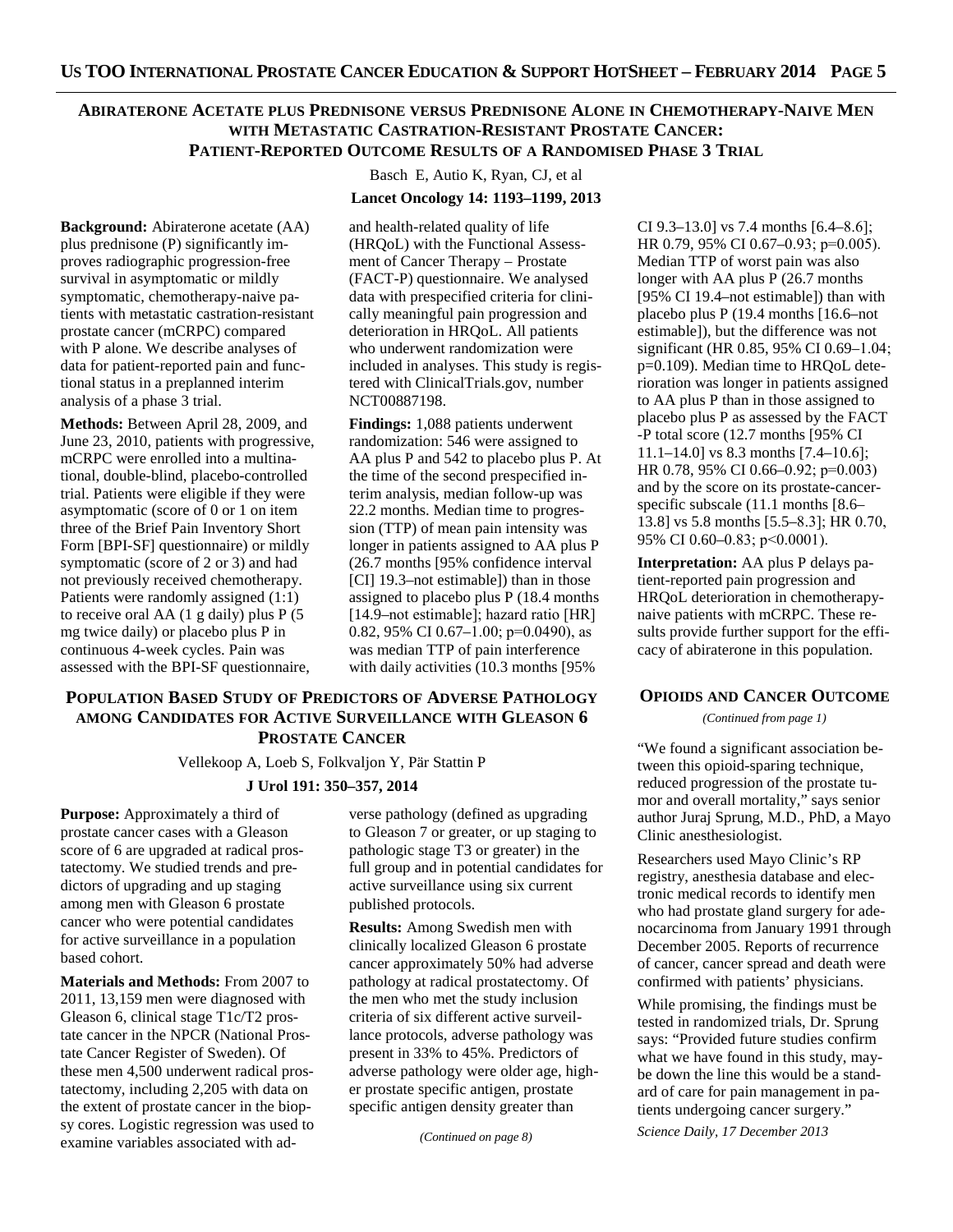# **CLINICAL SIGNIFICANCE OF CANCER IN RADICAL PROSTATECTOMY SPECIMENS: ANALYSIS FROM A CONTEMPORARY SERIES OF 2900 MEN** Samaratunga H, Delahunt B, Yaxley J, et al

## **Pathology 46(1):11–14, 2014**

**Summary:** With prostate specific antigen (PSA) testing, up to 49% of detected tumours are small and in some of these cases there is a possibility that the tumor will remain clinically insignificant during the patient's remaining lifetime. The current study was performed to characterize the extent of cancer in men treated by radical prostatectomy (RP) in a community without population-based PSA screening in the United Kingdom. Clinical and pathological data of 2,900 patients who underwent RP between 2008 and 2012 were analysed. Specimens were entirely embedded and evaluated by routine hematoxylin and eosin staining. Tumors were graded using recent modifications to the International Society of Urological Pathology (ISUP) modified Gleason grading system, and staged according to the ISUP recommendations. Tumors were considered pathologically insignificant if organ confined, with a volume of <0.5cc and a Gleason score  $(GS)$  of  $\langle 7.$ 

The mean age of patients in the series was 63 years (range 32-79 years) and the mean pre-operative PSA was 7.16 ng/mL (range 0.4–69). In total, 2,614 (90.1%) were classified as cT1; howev-

er, insignificant tumours were found in only 150 (5.2%) patients following examination of the RPspecimen. A total of 2,681 cases (92.4%) had a final GS of  $\geq$ 7, 1,144 (39.4%) had extraprostatic extension (EPE), of which 88.7% were classified as established; 669 (23.1%) had a tumour volume of >3cc and 284 (9.8%) had surgical margin positivity. Seminal vesicle involvement was seen in 159 (5.5%) cases. Of 693 patients who had a lymphadenectomy, 31 (4.5%) had lymph node metastases. There were 212 (7.3%) men aged ≤50 years (mean age 47 years). Of these, 194 were classified as cT1 while 192 (90.6%) were found to have significant cancer on examination of the radical prostatectomy specimen.

Although 90.1% of tumors in our series were cT1, we have shown that an overwhelming majority of tumors were found to be pathologically significant following RP, with a high proportion of cases showing high stage disease, seminal vesicle involvement and lymph node metastasis. These results suggest that, contrary to estimates from international trials, ad hoc PSA testing is associated with low levels of over-treating.

## **NO SURVIVAL BENEFIT FROM ADDED SUNITINIB** *(Continued from page 4)*

events being diarrhea, decreased appetite, nausea, fatigue, hand-foot syndrome, altered taste and vomiting. The most common grade 3 or 4 adverse events were fatigue (9% vs 1%), asthenia (8% vs 2%), and hand-foot syndrome (7% vs 0%).

Sunitinib dose reduction was required in 32% of patients, and adverse events led to study drug discontinuation in 27% of the sunitinib group. A total of 57 patients (10%) in the sunitinib group and 30 patients (11%) in the placebo group died during the study, with most deaths (72% and 80%) due to prostate cancer.

As related by the authors, the findings are similar to those in another recently reported study (Cancer and Leukemia Group B 90401), which showed that the addition of the antiangiogenic agent

bevacizumab (Avastin®) to docetaxel and prednisone improved PFS without improving OS in mCRPC. They noted, "The reason that improved [PFS] does not appear to translate to [OS] benefit with antiangiogenic agents is not clear. The magnitude of [PFS] may be too small to affect [OS], or other factors may be involved."

Investigators concluded: "The addition of sunitinib to prednisone did not improve [OS] compared with placebo in docetaxel-refractory [mCRPC]…. Antiangiogenic agents may yet have a role to play in treating patients with [mCRPC], but their future development in this area will require enhanced patient selection by using predictive biomarkers of response to guide therapy in a rational manner."

*The ASCO Post, 18 December 2013* 

# **A PHASE II TRIAL OF PERSONALIZED PEPTIDE VACCINATION IN CASTRATION-RESISTANT PROSTATE CANCER PATIENTS: PROLONGATION OF PROSTATE-SPECIFIC ANTIGEN DOUBLING TIME**

Noguchi M, Moriya F, Suekane S, et al

#### **BMC Cancer 30 Dec 2013; Epub**

**Background:** Cancer vaccine is one of the attractive treatment modalities for patients with castration-resistant prostate cancer (CRPC). However, because of delayed immune responses, its clinical benefits (besides for overall survival), are not well captured by the World Health Organization (WHO) and Response Evaluation Criteria in Solid Tumors (RECIST) criteria. Several surrogate markers for evaluation of cancer vaccine, including prostate-specific antigen doubling time (PSADT), are currently sought. The purpose of this study was to assess prospectively the PSA kinetics and immune responses, as well as the efficacy, safety, and biomarkers of personalized peptide vaccination (PPV) in progressive CRPC.

**Methods:** One hundred patients with progressive CRPC were treated with PPV using 2-4 positive peptides from 31 candidate peptides determined by both human leukocyte antigen (HLA) class IA types and the levels of immunoglobulin G (IgG) against each peptide. The association between immune responses and PSADT as well as overall survival was studied.

**Results:** PPV was safe and well tolerated in all patients with a median survival time of 18.8 months. Peptide-specific IgG and T-cell responses strongly correlated with PSADT ( $p \le 0.0001$  and  $p =$ 0.0007, respectively), which in turn showed correlation with overall survival (p = 0.018). Positive IgG responses and prolongation of PSADT during PPV were also significantly associated with overall survival ( $p = 0.001$  and  $p =$ 0.004) by multivariate analysis.

**Conclusions:** PSADT could be an appropriate surrogate marker for evaluation of the clinical benefit of cancer vaccine. Further randomized trials are needed to confirm these results.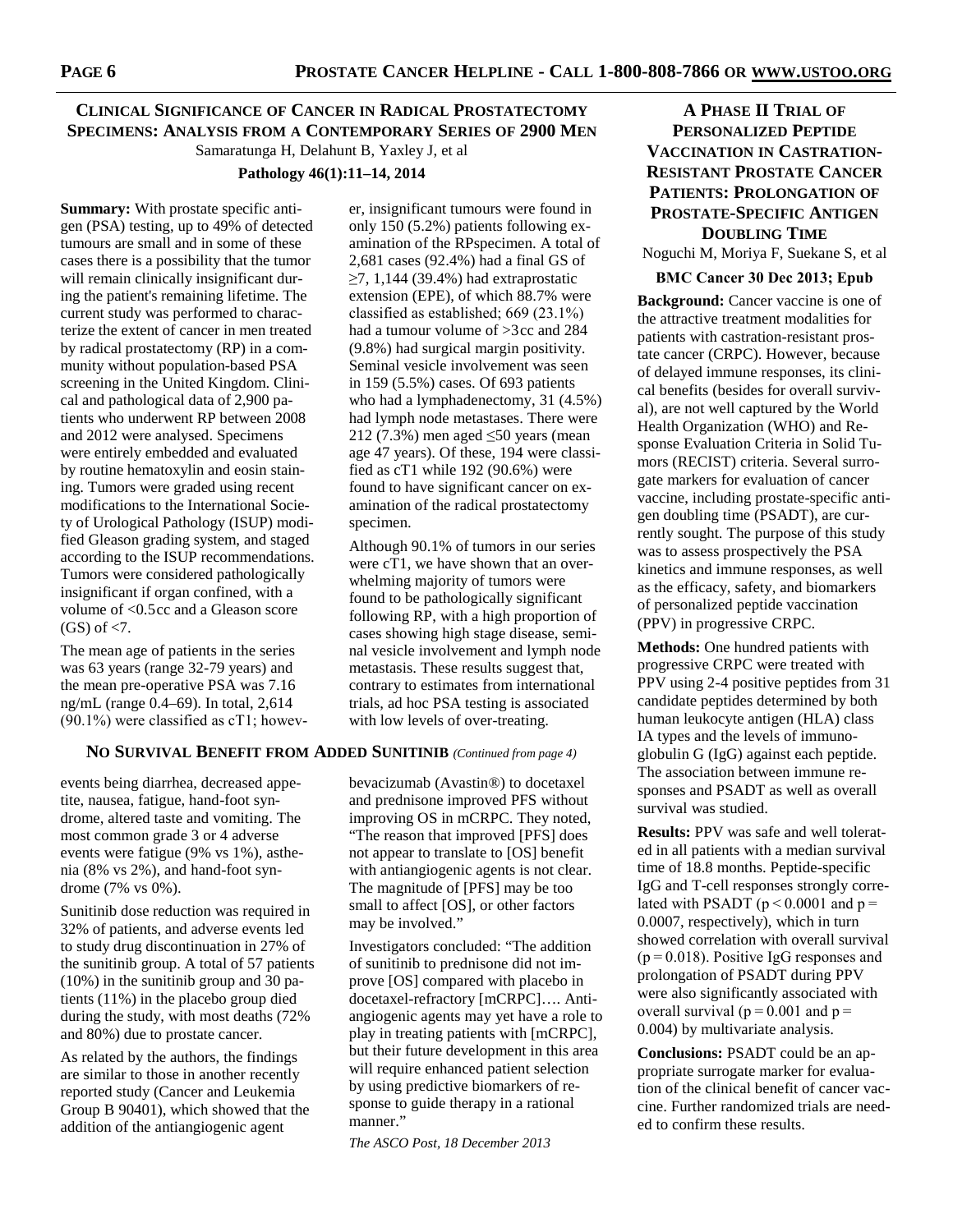# **DOCTOR CHODAK'S BOTTOM LINE** *(Ref Key: article #, page #, column #)*

Gerald Chodak, MD Author, Winning the Battle Against Prostate Cancer, Second Edition www.prostatevideos.com *Editors note*: Us TOO has invited certain physicians and others to provide information and commentary for the *HotSheet* to enrich its content to empower the reader. This column contains the opinions and thoughts of its author and is not necessarily those of Us TOO International.

**a1p1c1** The benefits of unconventional therapies in men with prostate cancer continue to be debated, in part because of a lack of randomized studies. The study by Campo and co-workers appears to provide some interesting data about the value of Qigong compared to stretching exercises to treat fatigue in elderly men with this disease. They found that after 12 weeks, men performing Qigong had less fatigue than the control group, less distress and less anxiety. The study only included 40 men, however, and would need to be confirmed by a much larger study with carefully matched groups. Potential weaknesses of this study include a very wide age range (58–93) and an unclear treatment history to document the percentage receiving androgen deprivation therapy. Additionally, although not statistically significant, 80% of men in the Qigong group, compared to only 65% of the stretching group, remained on the program. Lastly, significantly higher class attendance occurred in the Qigong group. These imbalances could easily account for the findings.

**The Bottom Line:** Qigong may offer men with prostate cancer some relief of their fatigue but more definitive data are needed to validate these findings.

**a2p1c2** Does the use of opioids for a few days after radical prostatectomy (RP) affect survival and tumor recurrence? Scavonetto and co-workers addressed this question by doing a retrospective comparison with men having spinal or epidural supplementary anesthesia. They found better outcomes when opioids were avoided. As the authors' acknowledge, this study design does not permit firm conclusions so additional data would be needed to confirm the findings. For now, results seem interesting and deserve further study.

**The Bottom Line:** Avoiding opioids during and after a RP may offer some survival benefit to men with prostate cancer but more data are needed.

**a4p2c2** Abiraterone and enzalutamide are two new, valuable treatments for men with progressive metastatic castrate resistant prostate cancer (mCRPC). Abiraterone is now approved to treat men

before chemotherapy, and based on results of a recent study, enzalutamide is likely to gain that approval, too. When that happens, doctors will need to know which of these drugs should be used first to achieve the best overall survival. Perhaps both together may even prove to be the optimal approach. For now, important data are needed to find out the best order for these drugs. The study by Badrising and co-workers shows us that using enzalutamide after abiraterone results in only a modest benefit for following this drug with enzalutamide. To truly assess the best order of these drugs, a randomized study will be needed and hopefully that will appear soon. Until then, the optimal sequence will remain unclear, assuming enzalutamide gains approval soon.

**The Bottom Line:** Important studies are needed to determine the optimal sequencing of abiraterone and enzalutamide in men with CRPC.

**a5p2c3** Fortunately for most men with newly diagnosed prostate cancer, the likelihood of having lymph node metastases is very low resulting in the ability to avoid removing them during a radical prostatectomy. For those at higher risk, the question is whether preoperative imaging studies can identify who should have their lymph nodes removed. The study by Heck and co-workers attempts to address this question. They performed CT, Choline PET/CT and diffusionweighted MRI in a group of high-risk patients and found no significant difference in the sensitivity or accuracy of the different methods. None of the methods was capable to clearly identify who should or should not have a complete node dissection.

**The Bottom Line:** Men with a significant risk of pelvic lymph node metastases still need a formal dissection because neither CT, Choline PET/CT nor MRI is sufficiently accurate.

**a6p3c2** Are statin drugs good for men with prostate cancer? The study by Yu and co-workers is another uncontrolled study with long follow-up again showing a benefit to men in terms of overall and prostate cancer mortality. A greater benefit occurred in men who were on one of these drugs before their cancer diagnosis. Does this mean men should take a statin even if their cholesterol is normal? That is still unclear. Two weaknesses acknowledged by the authors are the lack of data on tumor grade and tumor stage. They attempted to adjust for these based on the treatments received but that still does not insure that the findings are reliable. Once again, only a randomized study can make that determination. It is surprising that no study has occurred given the repeatedly positive findings from uncontrolled studies.

**The Bottom Line:** More data is provided that statins will benefit men with prostate cancer but true proof still requires a prospective, randomized trial.

**a9p5c2** What criteria define candidates for active surveillance (AS). The study by Vellekoop provides new data suggesting that the criteria used by many doctors may not be correct because 33- 45% of the men actually have worse pathology following removal of their prostate. PSA density greater than 0.15 and more than 4 mm of cancer in prostate biopsy cores were risk factors for worse results. Unfortunately, using the final pathology report is not an adequate method to determine who is a good candidate. Although it is true that men with a Gleason score of 7 or extra capsular disease have a higher progression rate than men with Gleason 6, it is not uniformly bad. Data showing the odds of developing metastatic disease or dying from prostate cancer in a group of men who were thought to be good candidates for active surveillance but instead had surgery is what is needed.

**The Bottom Line:** Additional data about long-term outcomes are needed to better identify which patients should not undergo active surveillance.

**a10p6c2** The study by Samaratunga attempts to address the question of whether non-routine PSA testing will lead to an over-diagnosis of prostate cancer. They analyzed the results of 2,900 men treated in a community set-

*(Continued on page 8)*